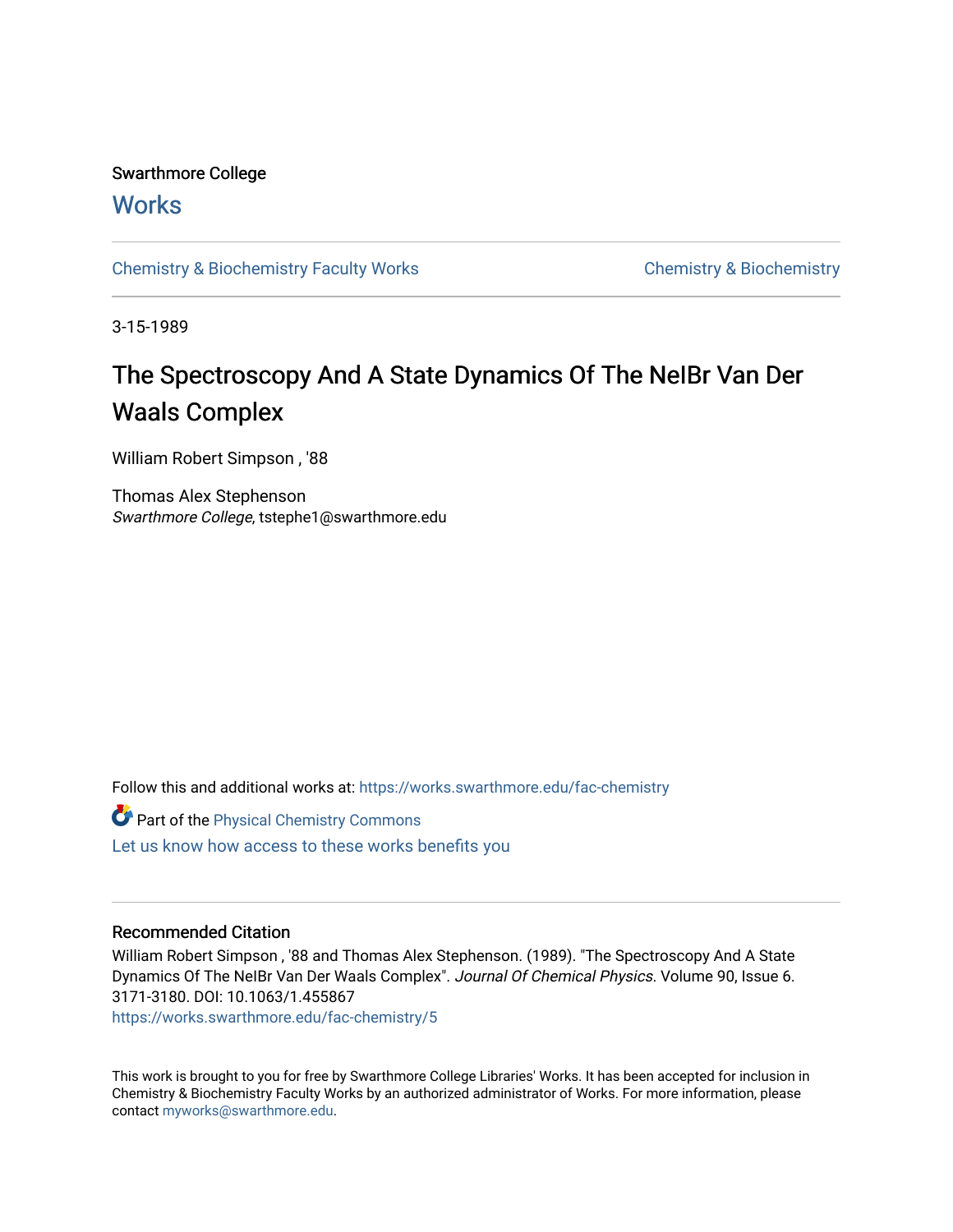

# **The spectroscopy and A state dynamics of the NeIBr van der Waals complex**

[William R. Simpson](http://scitation.aip.org/search?value1=William+R.+Simpson&option1=author) and [Thomas A. Stephenson](http://scitation.aip.org/search?value1=Thomas+A.+Stephenson&option1=author)

Citation: [The Journal of Chemical Physics](http://scitation.aip.org/content/aip/journal/jcp?ver=pdfcov) **90**, 3171 (1989); doi: 10.1063/1.455867 View online:<http://dx.doi.org/10.1063/1.455867> View Table of Contents: <http://scitation.aip.org/content/aip/journal/jcp/90/6?ver=pdfcov> Published by the [AIP Publishing](http://scitation.aip.org/content/aip?ver=pdfcov)



 This article is copyrighted as indicated in the abstract. Reuse of AIP content is subject to the terms at: http://scitation.aip.org/termsconditions. Downloaded to IP: 130.58.64.71 On: Sat, 30 Nov 2013 17:29:56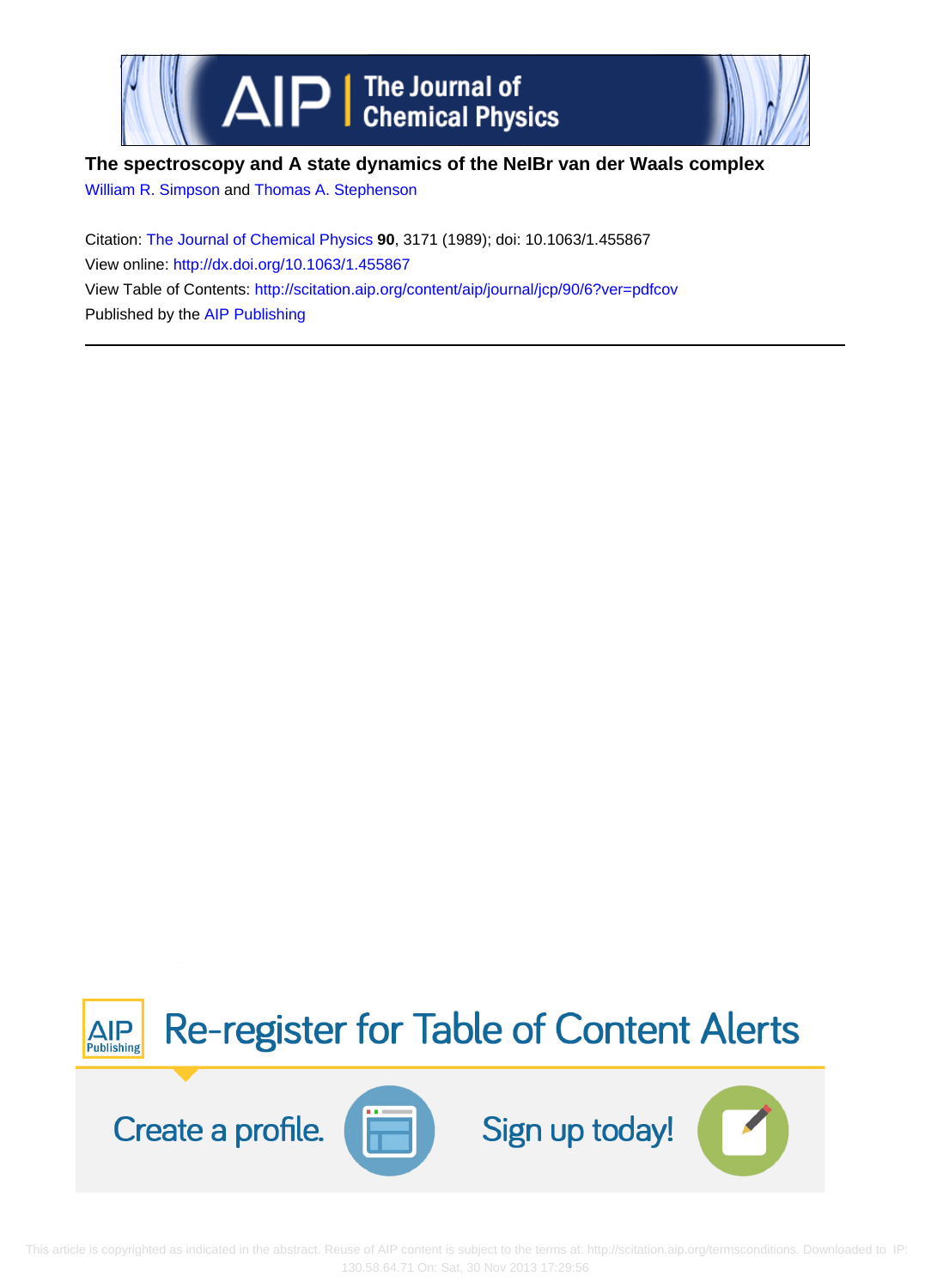## **The spectroscopy and** *A* **state dynamics of the NelBr van der Waals complex**

William R. Simpson and Thomas A. Stephenson<sup>a)</sup> Department of Chemistry, Swarthmore College, Swarthmore, Pennsylvania 19081

(Received 20 September 1988; accepted 22 November 1988)

The  $A^3\Pi_1 \leftarrow X^1\Sigma^+$  laser-induced fluorescence excitation spectrum of the NeIBr van der Waals complex is reported and analyzed to extract information regarding the structure and vibrational predissociation dynamics of the complex. While no definitive geometric information regarding NeIBr is obtained, our data indicate that a linear geometry is at least plausible. The vibrational predissociation lifetimes are a strong function of *A* state vibrational level and range from 2.6 to 23 ps. The variation in lifetime with vibrational level is consistent with the results of previous measurements on rare gas-halogen complexes, particularly  $NeBr<sub>2</sub>$ .

### I. **INTRODUCTION**

Investigations of the structure and dynamics of van der Waals complexes have provided valuable insights into long range potential interactions,<sup>1</sup> intramolecular dynamics,<sup>1</sup> and scattering phenomena from initial constrained geometries.<sup>2,3</sup> Of the experimental studies of van der Waals molecules in excited electronic states, the most extensive have been those concerned with complexes composed of rare gas atoms and the diatomic halogens  $I_2$ <sup>4-12</sup> Br<sub>2</sub>,<sup>13-16</sup> and Cl<sub>2</sub>. <sup>17-24</sup> These experiments have focused on measurments of the binding energy, structure, and vibrational predissociation dynamics of the complexes in the  $X^1\Sigma_g^+$  and  $B^3\Pi_{0u}^+$ electronic states. The analogous heteronuclear interhalogen systems have received little attention to date, however. Klemperer and co-workers measured the electric resonance spectra of the ArClF<sup>25</sup> and KrClF<sup>26</sup> complexes and found that they are nearly linear. This result has proved to be at variance with geometric studies of the rare gas complexes of the homonuclear halogens, all of which assume a T-shaped geometry. Lester and co-workers have examined in great detail the structure and vibrational predissociation dynamics of the NeICl<sup>27-31</sup> and HeICl<sup>3,27,32,33</sup> complexes upon excitation to the  $A^3\Pi_1$  and  $B^3\Pi_0^+$  electronic states. Like the homonuclear halogen complexes, HeICI is found to be nearly T-shaped in the  $X$  and  $B$  electronic states.<sup>33</sup> These workers also find that a nonlinear geometry is consistent with the ICI product rotational distributions that result from vibrational predissociation of HelCI and that these distributions reflect the anisotropy of the He/ICI potential energy surface.<sup>3</sup> Their data do not reveal a definitive structure for the NelCI complex.

The interhalogen iodine monobromide, IBr, is an attractive species for use in studies of rare gas-interhalogen van der Waals complexes for several reasons. IBr has a molecular dipole moment that is nearly the same as that of CIF, but is much more polarizable, presenting some opportunity to explore the rationale for the anomalous structures of the van der Waals complexes containing CIF. The rare gas $-I_2$  and rare gas- $Br<sub>2</sub>$  complexes are among the best characterized; comparison with these data should provide new insights into the importance of the electronic and vibrational properties of the uncomplexed molecule on the vibrational predissociation dynamics of van der Waals complexes. Finally, as first documented by Brown<sup>34</sup> and examined in great detail by Selin and Söderborg,<sup>35-37</sup> IBr has rich visible and near-infrared electronic spectroscopy. Excitation to three different adiabatic electronic states  $[A^3\Pi_1, B^3\Pi_0^+,$  and  $B'(0^+)]$  is possible using commercial Y AG pumped dye lasers. Our new findings with respect to the  $B \leftarrow X^{38}$  and  $A \leftarrow X^{39}$  laserinduced fluorescence excitation spectra of uncomplexed, jetcooled IBr will be presented elsewhere along with a discussion of our inability to observe rare gas-IBr complexes associated with the *B* electronic state. In this paper, we report the results of our study of the  $A^{-3}\Pi_1 \leftarrow X^1\Sigma^+$  spectroscopy and *A* state predissociation dynamics of the NeIBr van der Waals complex.

### II. **EXPERIMENTAL**

NelBr van der Waals complexes are formed in the supersonic free jet expansion of a mixture of IBr vapor with helium and neon. The expansion source is a pulsed solenoid valve (General Valve) with an orifice diameter of 150  $\mu$ m. Our vacuum chamber is a welded stainless steel six way "cross" with a volume of  $\approx$  13  $\ell$  and is evacuated by a 6 in. diffusion pump (CVC Goldline) equipped with a high vacuum valve and freon cooled baffle. The diffusion pump foreline contains a removeable, liquid nitrogen cooled glass trap to prevent corrosive halogen vapors from condensing in the mechanical forepump (Sargent-Welch 1397).

Excitation of the  $A \leftarrow X$  transition in the IBr and NeIBr was accomplished using a commercial  $Nd^{3+}$ -YAG pumped dye laser system (Quantel YG580-30/TDL-50) operating at 30 Hz. The excitation wavelength range of interest, 710- 735 nm, is generated using LD 700 laser dye (Exciton). On the basis of spectral simulations, we estimate the excitation bandwidth (dye laser bandwidth plus Doppler broadening) to be 0.11 cm<sup> $-1$ </sup> FWHM. The dye laser wavelength drive was calibrated by recording Ne optogalvanic signals derived from an Fe/Ne hollow cathode lamp (Hamamatsu). The laser beam was mildly focused with a 1 m focal length lens to a spot: $\approx$  1 mm in diameter at the center of the chamber. In all

a) Author to whom all correspondence should be addressed.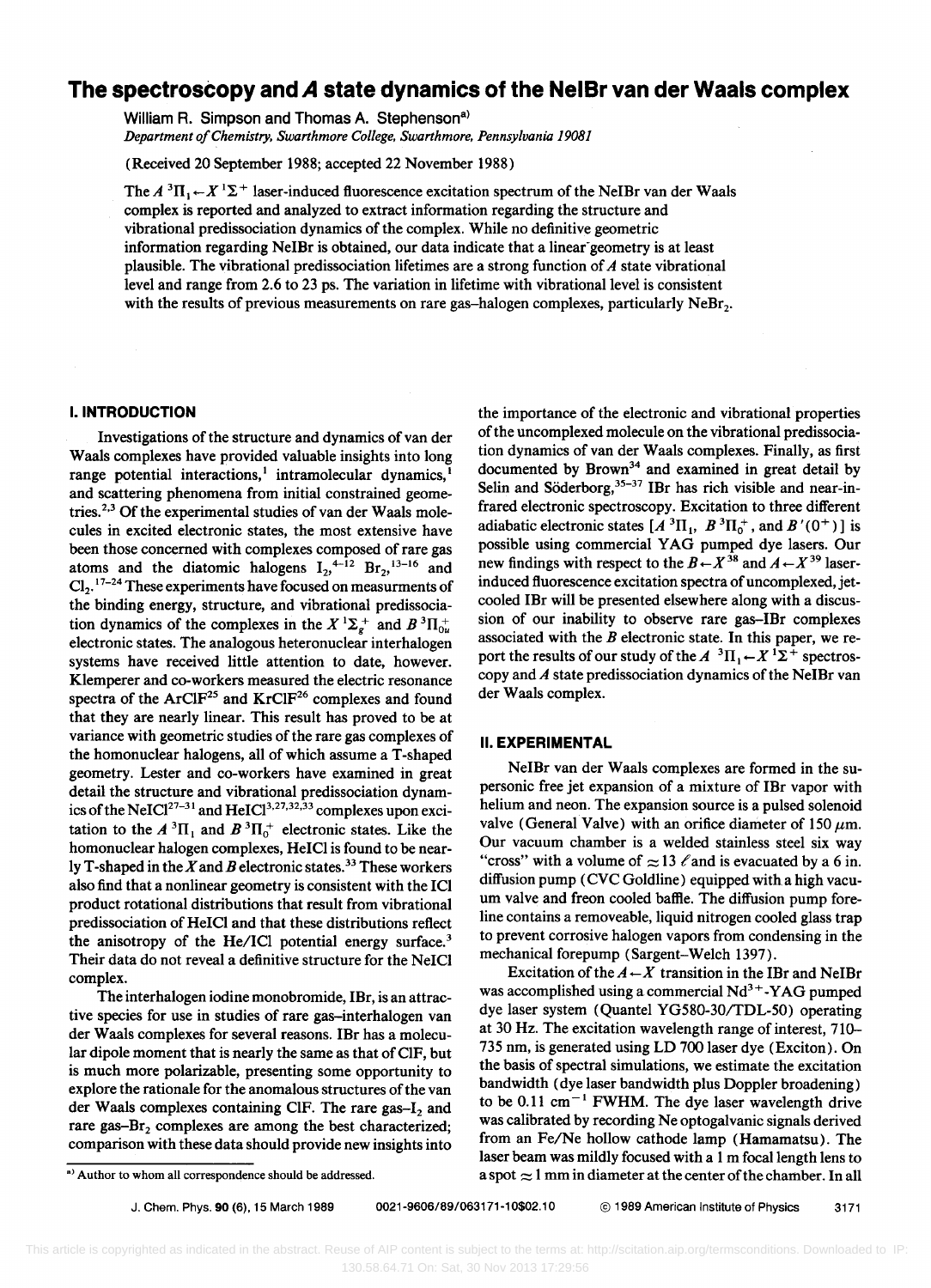experiments the laser intersected the free jet expansion at a right angle 20 nozzle diameters downstream from the expansion source. The wavelength drive of dye laser was controlled using a PC-AT compatible computer (PC's Limited 286-8) using the RS-232 interface supplied by the laser manufacturer.

Fluorescence was detected perpendicular to both the central axis of the free jet expansion and the propagation axis of laser. Light was collected using a dual lens,  $f/1.18$  optical system with an overall magnification of  $-1.0$ . A red pass colored glass filter (Schott RG-780) was inserted in front of the photomultiplier (Thorn/EMI 9816B) to minimize the effects of scattered excitation laser light. The fluorescence photomultiplier output was routed to a preamplifier (EG&G Ortec 9305) and then to the input of a gated integrator (Stanford Research Systems SR250). To correct the fluorescence intensities for shot-to-shot variation in the laser energy, a fraction of the excitation beam was picked off with a glass microscope slide and was detected by a second photomultiplier (Hammamatsu R446) after passing through appropriate neutral density filters and a diffuser plate. The output of this photomultiplier was fed into a second gated integrator (Evans Associates 4130A). The output of both integrators was digitized with A/D converters (Stanford Research Systems SR245 Computer Interface Module); the resulting data was transferred to the laboratory computer for real time signal averaging, laser energy normalization and graphics output.

We were able to detect the fluorescence excitation features associated with the NeIBr complex using a wide range of Ne/He carrier gas mixtures and expansion pressures. One serious complication became apparent very early in our work. The bandshift between the excitation features of IBr is nearly identical to the I<sup>79</sup>Br-I<sup>81</sup>Br isotope shift for many of the vibronic transitions of interest. Thus, for a given value of  $v'$  the excitation features for the  $Ne<sub>1</sub>I<sup>81</sup>Br$  complex and the I<sup>79</sup>Br uncomplexed molecule lie at very nearly the same frequency, while the  $Ne_2I^{81}Br$  and  $Ne_1I^{79}Br$  features are also overlapped. To carry out a clean study of the NeIBr complex, we were forced, therefore, to examine only the NeI79Br complex and to operate the expansion under conditions such that the  $Ne<sub>2</sub>IBr$  complexes were not formed in detectable quantities. Our choice of a 3% Ne, 97% He carrier gas mixture and a total backing pressure of 350 psig represents the optimal conditions for the formation of NeIBr without interference from Ne<sub>2</sub>IBr. Except as noted, all spectra reported here were recorded using these conditions. Commercial samples of IBr (Aldrich), neon (Airco, "first run" grade) and helium (MG Industries) were used without modification. Our IBr sample cylinder was held at room temperature.

#### III. RESULTS

In Fig. 1, we show the  $A \leftarrow X$  laser-induced fluorescence excitation spectrum of IBr in the vicinity of the (14,0) vibronie transition using 100% helium and 5% neon/95% helium carrier gas mixtures. [We use the standard  $(v',v'')$ notation throughout to denote the various vibronic transitions.] Features due to the NeIBr and  $Ne<sub>2</sub>IBr$  van der Waals complex are clearly visible in Fig.  $1(b)$ . The shift of the excitation features due to both complexes to higher frequencies indicates that the complex is less strongly bound in the excited electronic state than in the ground state, a universal feature of the halogen and interhalogen/rare gas complexes studied to date.<sup>4,10,11,13,14,17,18,23,27</sup> In Fig. 2, the NeIBr-to-IBr bandshifts are displayed as a function of  $v'$ , with the also common result that the band shift increases with *v';* the immediate conclusion is that the binding energy of the rare gas atom decreases with increasing vibrational excitation in the excited electronic state. For a particular value of *v',* we find that the excitation shift of  $Ne<sub>2</sub>IBr$  from NeIBr is nearly the same as the shift of NeIBr from uncomplexed IBr. For the  $(14,0)$  transitions, these values are 5.9 and 5.8 cm<sup>-1</sup>, respectively. Thus, as in all other rare gas/halogen or interhalogen systems, the now common "band shift rule" is apparently obeyed in the Ne/IBr system for small numbers of attached neon atoms.

In Fig. 3, we show the laser-induced fluorescence excitation spectra of the (13,0) transition of  $I^{79}Br$  along with our spectral simulation of this contour. By comparing the simulated and experimental spectra, we conclude that the excitation bandwidth is  $0.11 \text{ cm}^{-1}$  FWHM and that the IBr rotational temperature is 0.9 K. The detailed line shape of the (13,0) NeIBr excitation feature is displayed in Fig. 4(a). This feature, as with all other NeIBr transitions observed, is nearly symmetric and devoid of any recognizeable rotational structure. It is also the narrowest NeIBr feature observed. [We have also recorded the (12,0) NeIBr excitation feature and find that, within our experimental uncertainty, it is identical to that for (13,0). We base much of our discussion below on the latter because of its superior signal-to-noise ratio. We are unable to observe transitions with smaller values of *v'* because of decreasing IBr Franck-Condon factors and the limited near-infrared sensitivity of our photodetector]. In all we have recorded excitation spectra associated with the  $v' = 12-15$  and 17-19 states of NeI<sup>79</sup>Br. [The (16,0) NeI<sup>79</sup>Br transition is obscured by the  $(21,1)$  "hot band" transition in  $I^{79}Br.$ ]

We have carried out a series of simulations of the rotational contour expected for NeIBr for a variety of assumed geometries, using the (13,0) experimental spectrum as the point of comparison. In these spectral simulations we have adoped the I-Br bond lengths appropriate for the uncomplexed molecule while varying the angle formed between the axis connecting the neon atom with the center-of-mass ofIBr and IBr molecular axis  $(\theta)$  and the radial distance between the neon atom and the IBr center-of-mass  $(R)$  (see Fig. 5). While we have sampled a large range of values of R and  $\theta$ , we will concentrate our discussion here on four geometries that, based on previous investigations, seem most probable. The structure for only three rare gas-interhalogen van der Waals molecules have been determined to date. ArCIF<sup>25</sup> and KrCIF26 are found to have nearly linear structures  $(\theta = 11.1^{\circ}$  and 10.1°, respectively) with Cl the central atom while HeICl<sup>33</sup> exists as a bent molecule, with  $\theta = 90^{\circ}$ . All of the rare gas-homonuclear halogen van der Waals molecules examined to date have T-shaped geometries  $(\theta = 90^{\circ 5, 13, 15, 18, 19, 23})$ ; the presumed rationale for the latter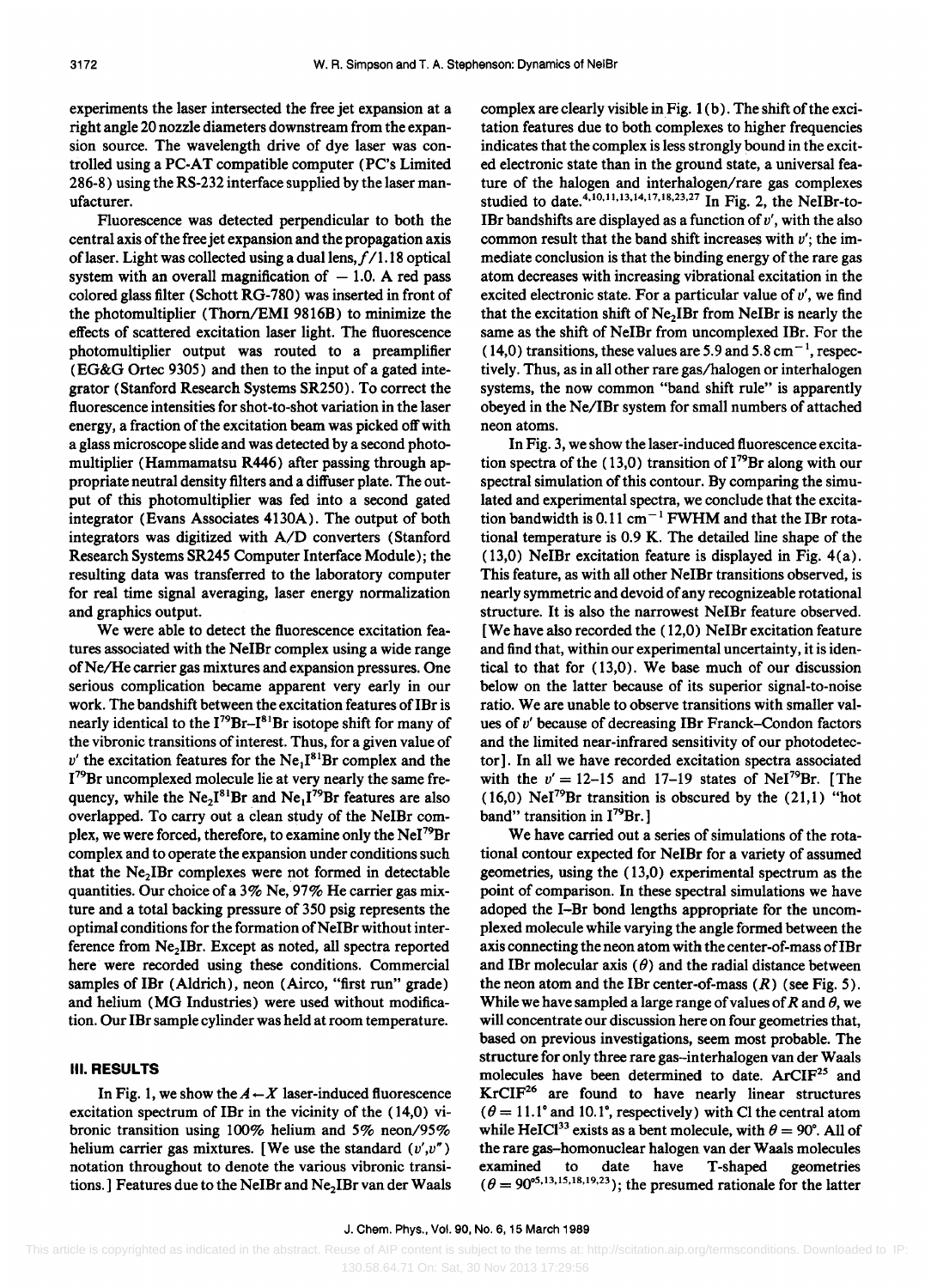



observations is the optimization of the atom-atom pairwise interactions. This latter consideration suggests that the NeIBr complex, if it exists as a bent molecule, should have a "close-packed" structure with a value of  $\theta$  that reflects the differences between the iodine and bromine van der Waals radii. A simple geometrical calculation suggests that, using this criterion for the structure of NeIBr,  $\theta \approx 80^{\circ}$ . We have, therefore, concentrated our efforts on structures with  $\theta = 0^\circ$ (the central atom is bromine), 180· (the central atom is iodine), 80°, and in light of the finding of Skene regarding HeICl,<sup>33</sup> 90°. We note, however, that we have sampled several other nonlinear geometries ( $\theta = 15^{\circ}, 30^{\circ}, 60^{\circ},$  and 70°) and find that the spectra resulting from these structures follow the general trends indicated in our discussion below.

Our choice of van der Waals bond lengths was also guided by the findings of previous investigations, in this case the structures of the  $N eBr_2^{15}$  and  $N eCl_2^{19}$  complexes. For both species, the Ne-X distance  $(X = Br, Cl)$  in the ground elec-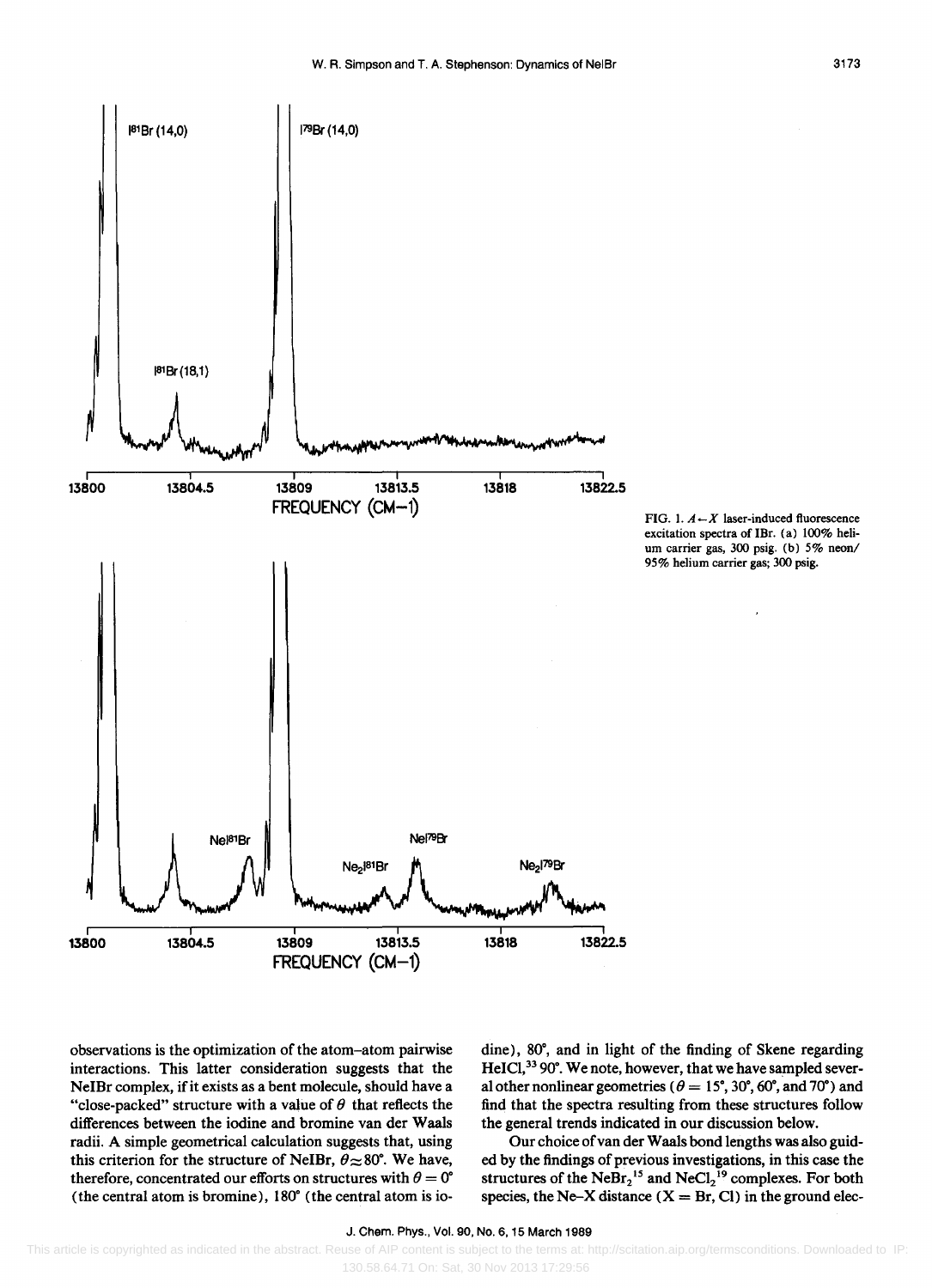



tronic state is found to be  $\approx 0.3$  Å larger than the sum of the relevant van der Waals radii and increases only slightly upon electronic excitation. Because of the significant increase in the diatomic halogen bond length upon excitation, the van der Waals bond length *R* is actually shorter in the *B* electronic state than in the ground state for both  $NeCl<sub>2</sub>$  and

 $NeBr<sub>2</sub>$ . By straightforward adoption of these principles, we estimate that, as a first approximation, the van der Waals bond length for a nonlinear NeIBr complex is  $\approx 3.7 \text{ Å}$  in the ground electronic state and  $\approx$  3.6 Å in the excited electronic state. All of the simulations pertaining to nonlinear geometries displayed here have assumed these bond lengths. We



FIG. 3. I<sup>79</sup>Br(13,0) excitation spectrum: experimental;--- simulation assuming  $T_{\text{rot}} = 0.9$  K and an excitation bandwidth of  $0.11 \text{ cm}^{-1}$  FWHM. The rotational constants are adopted from Refs. 35 and 40. The broad, weak feature to lower frequency is the (13,0) transition in  $\text{NeI}^{81}\text{Br}$ .

#### J. Chern. Phys., Vol. 90, No.6, 15 March 1989

 This article is copyrighted as indicated in the abstract. Reuse of AIP content is subject to the terms at: http://scitation.aip.org/termsconditions. Downloaded to IP: 130.58.64.71 On: Sat, 30 Nov 2013 17:29:56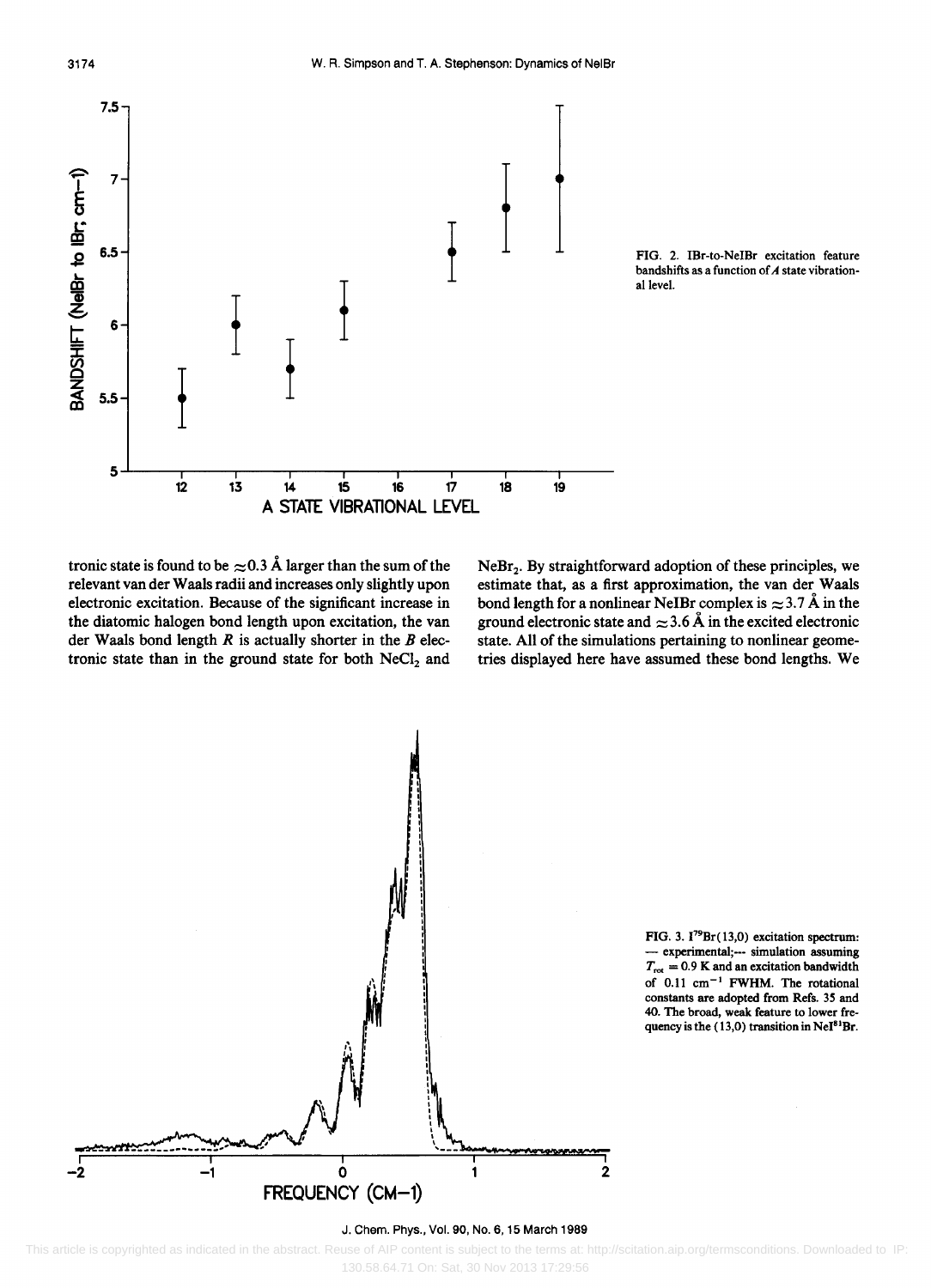

FIG. 4. NeIBr excitation spectra. (a) (13,0) transition: - experimental spectum; ---simulation assuming  $\theta = 80^\circ$ ,  $T_{\text{rot}} = 0.2 \text{ K}$ , in-plane transition moment, Lorentzian width  $= 0.25$  cm<sup>-1</sup>. (b) (18,0) transition: - experimental spectrum; ---simulation assuming same parameters as in (a) except Lorentzian width  $= 0.90$  cm<sup>-1</sup>.

have, however, sampled *X* state bond lengths ranging from 3.5 to 4.1 A and have considered changes upon excitation that range from  $-0.3$  to  $+0.2$  Å without any significant deviations from the trends discussed below.

We find that the simulations assuming a linear geometry for the complex are insensitive to the values of  $R$   $\prime$  and  $R$   $\prime$ (the relative positions of the Ne atom and the IBr center of mass in the ground and excited electronic states, respectively). For the simulations presented here, we assume that the



FIG. 5. Coordinates used to define NeIBr geometry .

Ne–Br ( $\theta = 0^\circ$ ) and Ne–I ( $\theta = 180^\circ$ ) distances are approximately the sum of the relevant van der Waals radii. In this case,  $R'' = 5.0 \text{ Å}$  and  $R' = 5.5 \text{ Å}$  for  $\theta = 0^{\circ}$ ;  $R'' = 4.6 \text{ Å}$  and  $R' = 4.9$  Å when  $\theta = 180^{\circ}$ . These parameters yield spectra that are representative of a wide range of *R* ' and *R* " values.

A remaining variable in our spectral simulations is the choice of selection rules. The rare gas-halogen van der Waals complex features studied to date using rotational contour analysis have all involved excitation of the  $B(\Omega = 0)$ state of the halogen (using Hund's case c notation) from the  $\Omega = 0$  ground state. Thus the transition moment for all such excitations lies parallel to the diatomic halogen bond and in the molecular plane of the van der Waals complex. The selection rules for such transitions are determined simply from the degree to which the *A* inertial axis of the complex lies parallel to the bond of the diatomic halogen. For the  $\Delta \Omega = + 1 A \leftarrow X$  transition in IBr, however, the transition moment is perpendicular to the IBr bond. Thus, in a nonlinear NeIBr complex the transition moment may lie in the plane or out of the plane of the molecule (corresponding to excitation *toA* ' and *A* " electronic states, respectively, in the relevant  $C_s$  symmetry point group). One might in principle, therefore, observe two excitation features for the NeIBr complex  $(A' \leftarrow A', A'' \leftarrow A')$ , corresponding to excited electronic states that lie at different energies. Since in a planar molecule the C inertial axis must lie perpendicular to the molecular plane, the out-of-plane polarized transitions must obey C-type selection rules, while the in-plane polarized transition will obey  $A$ - or  $B$ -type selection rules. An additional complicating feature of the NeIBr system is that the mass of neon is sufficient to cause a significant change in the directions of the inertial axes (assuming a nonlinear geometry) from those trivially derived for uncomplexed IBr. Thus for values of  $\theta \neq 90^\circ$ , the in-plane transitions are hybrid A-, B-type bands. As discussed below, we have considered both in-plane and out-of-plane rotational selection rules in our simulations involving nonlinear geometries. Clearly for a complex with a linear geometry these considerations are moot, as the in-plane and out-of-plane transition moments become spatially degenerate when  $\theta = 0^{\circ}$  or 180°.

In Fig. 6, the simulations corresponding to the four structures described in the preceding paragraphs are dis-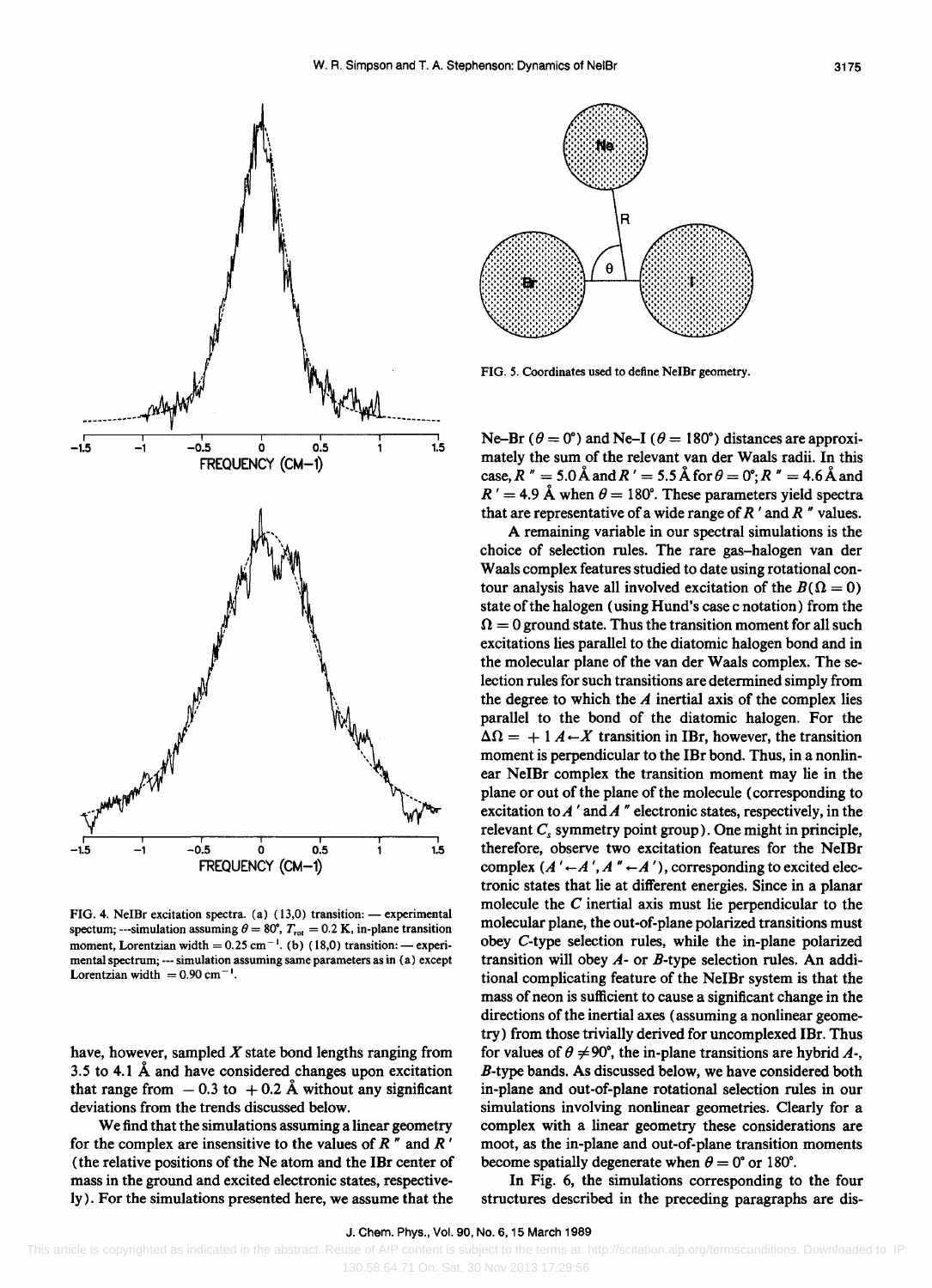

FIG. 6. Simulated NeIBr spectra;  $T_{\text{rot}} = 0.9$  K; assuming no homogeneous broadening. (a)  $\theta = 80^\circ$ : - in-plane transition moment; --- out-of-plane transition moment. (b)  $\theta = 90^\circ$ : --- in-plane transition moment; --- out-of-plane transition moment. (c)  $\theta = 0^\circ$ . (d)  $\theta = 180^\circ$ .

played. In all cases, the excitation bandwidth  $(0.11 \text{ cm}^{-1})$ and rotational temperature (0.9 K) from our uncomplexed IBr spectra have been assumed. For the nonlinear geometries, the spectra obtained from hybrid  $A$ -,  $B$ - (in-plane transition moment) and C- (out-of-plane transition moment) type selection rules are displayed on the same axes. A comparison with our experimental (13,0) spectrum reveals several important general findings. First, in the absence of lifetime broadening, the nonlinear geometries give rise to the identifiable rotational structure at our level of excitation res-

olution that is not observed experimentally. Second, the spectra derived from using C-type (out-of-plane transition moment) selection rules are in general too broad to be a reasonable match for the experimental spectra. Third, the spectra derived from the linear geometries are sufficiently narrow to suggest that lifetime broadening must playa role in the experimental spectra, but they display a degree of asymmetry that is not reproduced experimentally. We have convoluted the spectra shown in Fig. 6 with Lorentzian line shapes of various widths with the result that *for all geome-*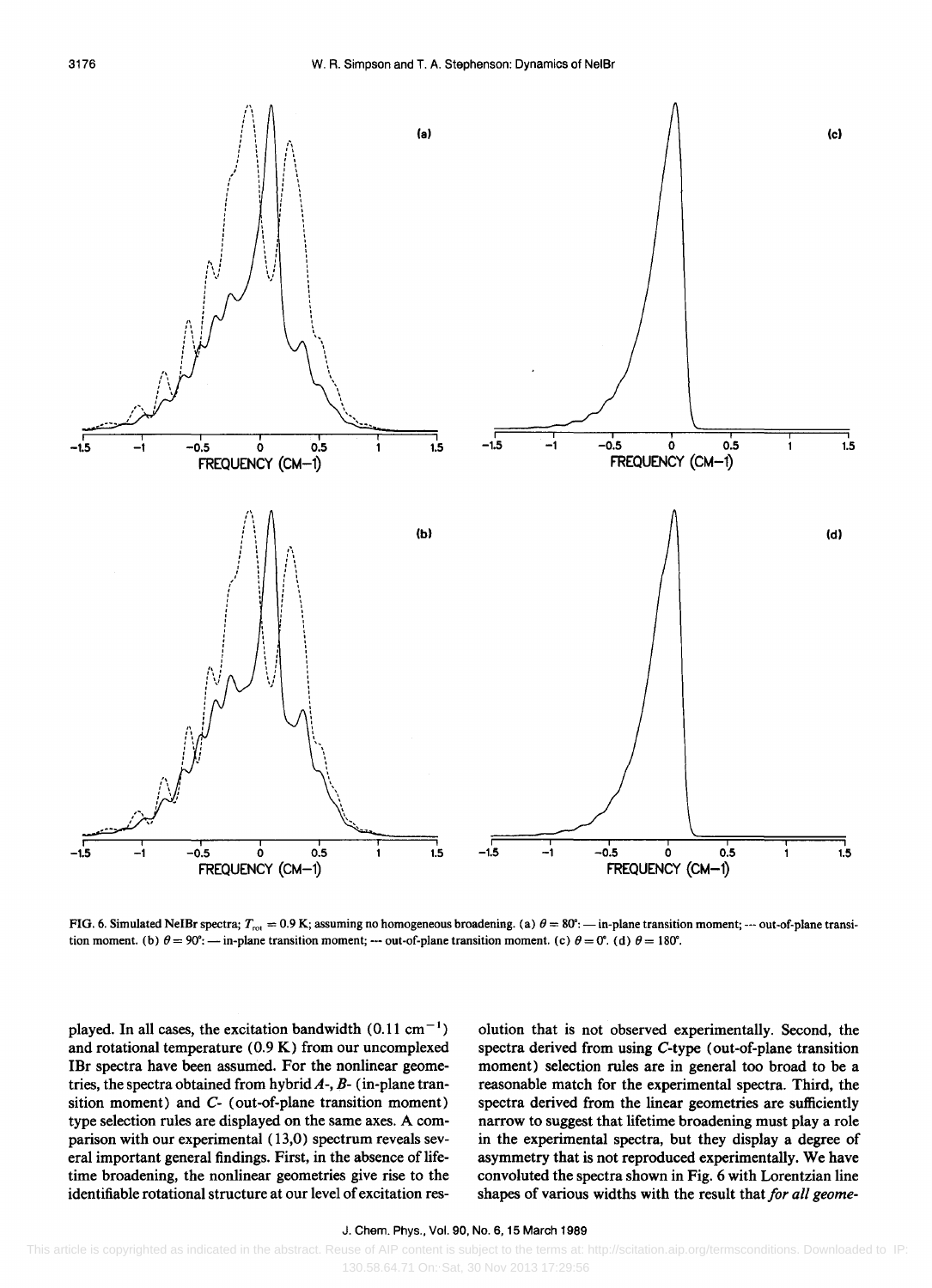*tries* we are unable to match both the striking symmetry of the (13,0) experimental spectrum and its relatively narrow bandwidth. To fit the experimental spectra, we have found it necessary to relax the assumption that the rotational temperature of the complex is the same as that of uncomplexed IBr. When we vary both the applied Lorentzian broadening and the rotational temperature, we are able to achieve a fit as indicated in Fig. 4 (a). The remarkable result is that for all geometries, we find that Lorentzian widths in the range of 0.25-0.30 cm<sup> $-1$ </sup> are required to fit the experimental data. (The simulated spectra displayed in Fig. 4 are those for  $\theta = 80^\circ$ ; identical fits are obtained for other values of  $\theta$ ). The rotational temperature needed to achieve a fit does, however, vary with the assumed geometry. The fit displayed in Fig.  $4(a)$  is achieved only if the assumed rotational temperature is 0.2 K. Further, we note that only hybrid  $A$ -,  $B$ -type (inplane selection rules) bands are an adequate match to the experimental data under these conditions. With temperatures as low as 0.2 K and Lorentzian widths chosen to reproduce the FWHM of the experimental feature, we find that rotational contours derived from type  $C$  selection rules [Fig. 7 (a)] or a blend of type C and hybrid *A, B* selection rules have simply the wrong overall shape to represent the data. Either linear geometry is found to be consistent with the data when a rotational temperature of 0.6 K is assumed.

In our fitting procedure, we have focused on two key aspects of the (13,0) NeIBr excitation spectrum-its symmetry and width. Considering the hybrid A-, B-type band when  $\theta = 80^\circ$  as an example, we find that values of  $T_{\text{rot}}$  higher than 0.2 K and applied Lorentzian widths of smaller than  $0.25$  cm<sup> $-1$ </sup> reproduce the FWHM of the feature, but result in contours that are asymmetric [Fig. 7(b)]. For  $T_{\text{rot}} > 0.2 \text{ K}$ , a symmetric line shape is derived only by applying a Lorentzian line shape that is so broad (typically  $>0.50$  cm<sup>-1</sup> FWHM) that the FWHM of the experimental feature is exceeded. Similar considerations apply to our simulations which assume other nonlinear geometries or a linear geometry with  $T_{\text{rot}} > 0.6$  K [Fig. 7(c)]. Our assignment of a broadening of 0.25-0.30 cm<sup>-1</sup> FWHM and a rotational temperature of 0.2 K (for a nonlinear geometry;  $T_{\text{rot}} = 0.6$  K for a linear geometry) represents the least extreme set of parameters required to match both the symmetry and width of the NeIBr feature. An equally good fit is achieved by assuming a lower rotational temperature and larger degree of lifetime broadening.

We have adjusted the Lorentzian widths added to our simulations to match the breadth of the NeIBr features with  $v' \neq 13$  using as a starting point our best fit simulation to the (13,0) transition. (We have examined the effect of the variation of the I-Br equilibrium bond length with *A* state vibrational level on our simulations; the results described here are insensitive to such changes.) The result of this procedure is shown in Fig. 4(b) for the NeIBr (18,0) transition. In Fig. 8 and Table I, we present the results of our vibrational predissociation lifetime calculations, where the lifetimes  $(7)$  have been calculated using the relation, $41$ 

 $\tau = (2\pi cW)^{-1}$ .

*Wis* the applied Lorentzian broadening (FWHM) in wave



FIG. 7. Examples of geometric models deviating from the experimental spectra (see the text). - NeIBr (13,0) experimental spectrum; --- simulations assuming: (a)  $\theta = 80^{\circ}$ ,  $T_{\text{rot}} = 0.2$  K, C-type (out-of-plane transition moment) selection rules, Lorentzian width =  $0.10 \text{ cm}^{-1}$ ; (b)  $\theta = 80^{\circ}$ ,  $T_{\text{rot}} = 0.4$  K, *A*, *B*-type (in-plane transition moment) selection rules, Lorentzian width = 0.10 cm<sup>-1</sup>; (c)  $\theta = 180^{\circ}$ ,  $T_{rot} = 0.9$  K, Lorentzian width =  $0.20 \text{ cm}^{-1}$ .

#### J. Chem. Phys., Vol. 90, No.6, 15 March 1989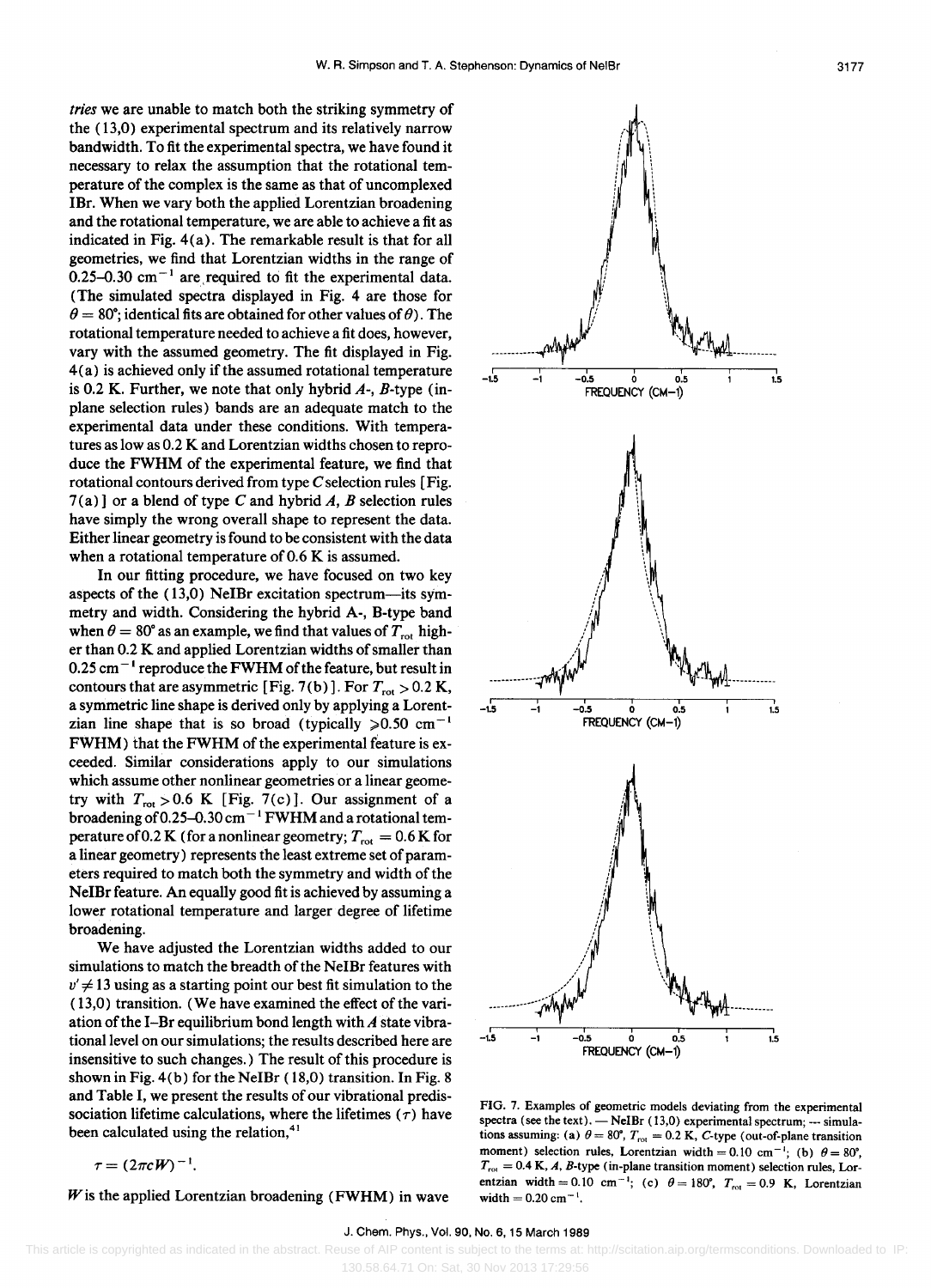



numbers and *c* is the speed of light. The experimental uncertainties indicated in Table I are simply estimates of the range of broadening parameters that provide adequate fits to the experimental data. In each case the calculated lifetime represents an upper limit since a smaller assumed rotational temperature results in a greater degree of lifetime broadening. A lower limit for each lifetime can be calculated by assigning the entire width of each excitation feature to lifetime broadening. The results of these calculations are also shown in Table I.

### IV. **DISCUSSION**

While we are unable to make any unambiguous statements concerning the geometry of the NelBr complex, our simulations indicate that a linear geometry is at least plausible. As noted earlier, the observation of only one excitation feature is counter to our expectations for a complex with a nonlinear geometry. In this case, one should observe both  $A' \leftarrow A'$  and  $A'' \leftarrow A'$  transitions. The energy difference expected between the *A'* and *A*<sup>*n*</sup> excited electronic states

is highly uncertain, however. Calculations<sup>42</sup> and experiments<sup>43</sup> carried out on the ArNO( ${}^{2}$  $\Pi_{1/2}$ ) system indicate that the difference in energy between the states with the partially filled NO  $\pi$  orbital oriented in-plane and out-of-plane of the van der Waals complex is  $\approx 3$  cm<sup>-1</sup>. In diatomic van der Waals complexes composed of  $L = 1$  (i.e., Pstate) metal and rare gas atoms, the difference in energy between the resulting  $\Sigma$  and  $\Pi$  molecular states (differing by the orientation of the metallic *p* orbital with respect to the molecular axis) is often hundreds of  $cm^{-1.44}$  We observe no unidentified excitation features within  $\pm 20$  cm<sup>-1</sup> of those already assigned to NeIBr. While the experimental and theoretical literature on this subject is sketchy, our general assumption is that the energy separation between the  $A'$  and  $A''$  electronic states in NelBr will be more like that observed in ArNO than in the metallic systems. The absence of a C-type selection rule, out-of-plane polarized rotational contour suggests that no formal distinction exists between the in-plane and out-of-plane polarized transitions, i.e., the molecule assumes a linear configuration. Alternative interpretations

TABLE I. NeIBr vibrational predissociation lifetimes.

| v' | Upper limit calculation      |               | Lower limit calculation |               |
|----|------------------------------|---------------|-------------------------|---------------|
|    | Linewidth (fit) <sup>a</sup> | Lifetime (ps) | Linewidth $(max.)a$     | Lifetime (ps) |
| 12 | $0.23 + 0.05$                | $23 + 7$      | $0.38 + 0.05$           | $14 + 2$      |
| 13 | $0.27 + 0.05$                | $20 + 4$      | $0.43 + 0.05$           | $12 + 2$      |
| 14 | $0.47 + 0.05$                | $11 + 2$      | $0.56 + 0.05$           | $9.5 + 1.0$   |
| 15 | $0.52 + 0.05$                | $10 + 1$      | $0.62 + 0.05$           | $8.6 + 0.8$   |
| 17 | $0.62 + 0.05$                | $8.6 + 0.7$   | $0.74 + 0.05$           | $7.2 + 0.5$   |
| 18 | $0.90 + 0.05$                | $5.9 + 0.4$   | $1.00 + 0.05$           | $5.3 + 0.3$   |
| 19 | $2.05 + 0.4$                 | $2.6 + 0.6$   | $2.01 + 0.4$            | $2.6 + 0.6$   |

"Wave number units  $(cm<sup>-1</sup>)$ , FWHM.

#### J. Chem. Phys., Vol. 90, No.6, 15 March 1989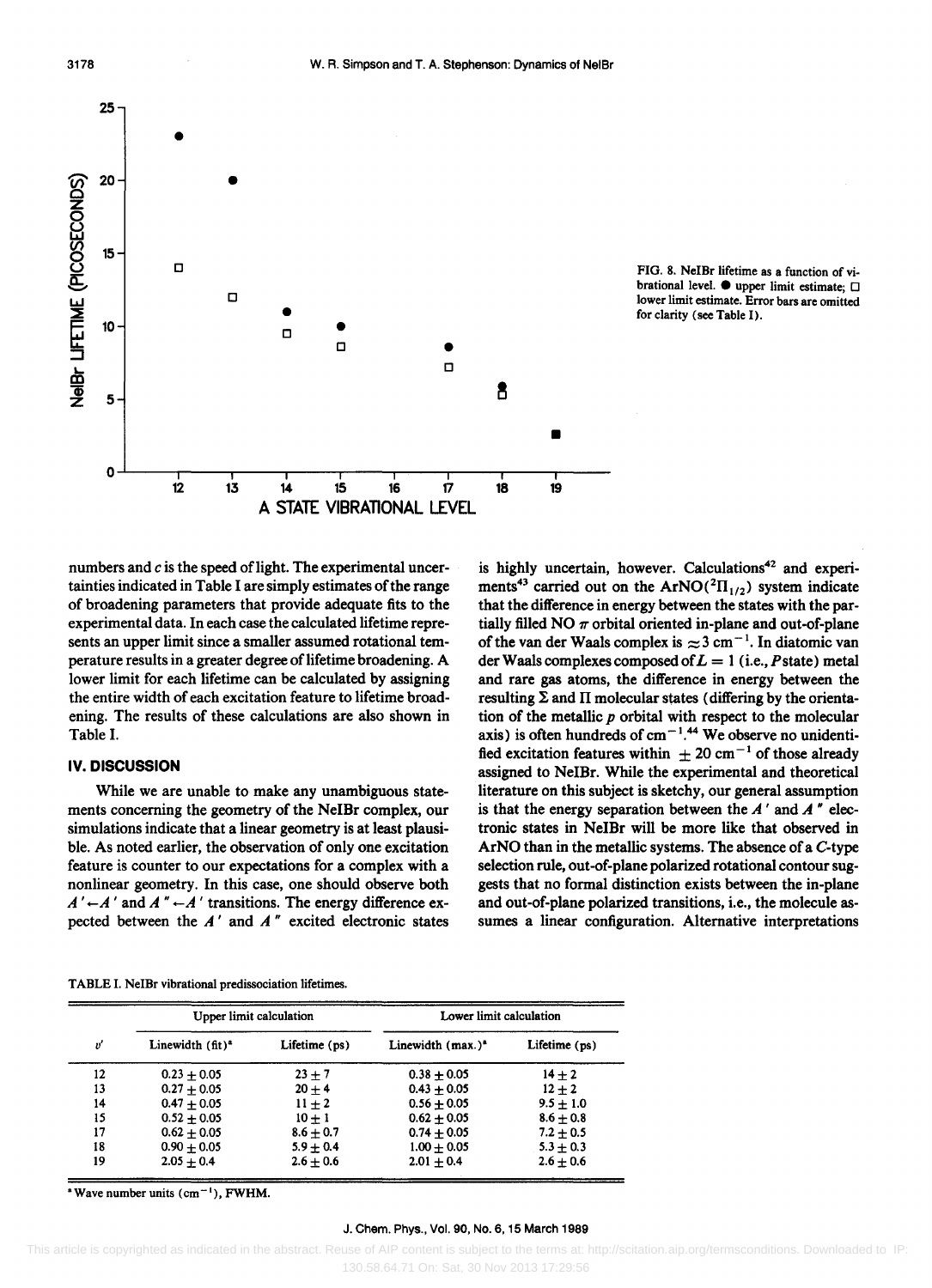that cannot be discarded at this time are that only one excitation feature is observed because of differences in either (1) electronic transition moments between the  $A' \leftarrow A'$  and  $A'' \leftarrow A'$  excitation transitions or (2) predissociation dynamics on the electronically excited *A'* and *A*<sup>"</sup> molecular potential energy surfaces. Conventional wisdom regarding rare gas-halogen van der Waals molecules is that the rare gas atom contributes only a small perturbation to the electronic structure of the halogen component. If option (1) is to be accepted, then this critical assumption must be reevaluated. Unfortunately, our data shed no light on the possibility that the dynamics on the excited *A*' and *A*" surfaces are sufficiently different to make NeIBr in the excited *A* " electronic state unobservable by conventional fluorescence excitation spectroscopy.

Contradicting these considerations is our finding that the *Ne/IBr* system obeys a normal band shift rule. This result suggests that there are at least two approximately equivalent binding sites for Ne with IBr. While it is trivial to find such sites for a nonlinear atomic configuration, it is not clear that such sites exist for a linear geometry. We also note that the magnitude of the blue shift of the excitation features of the complex relative to those of uncomplexed IBr mimics the behavior of rare gas-halogen complexes known to assume Tshaped geometries.<sup>4,10,11,13,14,17,18,23,24</sup> Variations in the band shift with vibrational excitation similar to those observed here also occur in virtually all of the documented T-shaped rare gas-halogen complexes,

The vibrational predissociation dynamics of NeIBr follow a pattern in accord with the "momentum gap"<sup>45</sup> or "energy gap"<sup>46</sup> laws, i.e., the lifetime of the excited complex decreases as the vibrational spacing in the uncomplexed molecule decreases, This decrease in lifetime is particularly dramatic in NeIBr as the lifetime changes by a factor of almost 10 as the spacing between adjacent vibrational levels varies from 97 cm<sup>-1</sup> [ $E(v' = 12) - E(v' = 11)$ ] to 73 cm<sup>-1</sup> [ $E(v' = 19) - E(v' = 18)$ ]. In the  $B^3\Pi_{0u}^+$  state of the NeBr<sub>2</sub> vibrational predissociation lifetimes vary in approximately the same fashion for a range of vibrational levels  $(v' = 19-26)$  with spacings similar to those of  $v' = 12-19$  in the *A* state of IBr.<sup>14</sup> In the case of NeBr<sub>2</sub>, the dramatic decrease in the lifetime is ascribed to an approach to resonance between the binding energy of the complex and the energy available in the  $\Delta v = -1$  relaxation channel in Br<sub>2</sub>.<sup>14</sup> We note that the ground electronic state binding energy of  $N \cdot Br_2 (\approx 73 \text{ cm}^{-1})^{14}$  and  $N \cdot Fl_2 (\approx 74 \text{ cm}^{-1})^9$  are quite close to one another and expect that the binding energy of NeIBr will be similar. Thus once the IBr-to-NeIBr band shift is taken into account, we anticipate that the *A* state NeIBr binding energy will be  $\approx 65$  cm<sup>-1</sup>. In this case the  $\Delta v = -1$ relaxation channel will be energetically closed for  $v' \ge 21$ . We are unable to observe any NeIBr excitation features for  $v'$  > 19, however, presumably because extensive homogeneous broadening makes them indistinguishable from our baseline noise.

Our inability to observe high *v'* excitation features means that we cannot comment on whether the lifetime of the complex increases just the beyond the closure of the  $\Delta v = -1$  channel. In the limit of pure  $V \rightarrow T$  energy transfer in the dissociation process, the energy and momentum gap models predict a decrease in the predissociation rate as the amount of energy that is deposited into relative translation of the fragments increases, i.e., at the point that only channels with  $|\Delta v| > 1$  are energetically open. Such threshold behavior has been observed in the vibrational state dependence of the predissociation lifetimes in  $\text{HeI}_2^{12}$  and  $\text{NeBr}_2^{14}$  Complexes containing IBr, with its large reduced mass, should be equally good candidates for pure  $V \rightarrow T$  transfer as angular momentum constraints severely limit the amount of energy that can be deposited into fragment rotation. In the analogous NeICI complexes, however, Lester and co-workers have demonstrated the importance of rotational energy transfer and  $\Delta v \neq -1$  dissociation pathways for vibrational levels where the  $\Delta v = -1$  channel remains open.<sup>30,31</sup> An understanding of the degree to which this latter result is an indication of a general breakdown of the  $V \rightarrow T$  models for the anisotropic interhalogen systems will await further study of the rare gas-IBr and other interhalogen complexes, with an emphasis on produce quantum state distributions. The results of our study-band shifts, rotational contours and predissociation lifetimes-demonstrate that van der Waals complexes containing IBr exhibit sufficient features that are distinct from and in common with analogous halogen and interhalogen systems to provide a subtle test of our understanding of the geometry and dynamics of these unique species.

### **ACKNOWLEDGMENTS**

This research has been supported by grants from the Research Corporation and the Swarthmore College Faculty Research Fund. Acknowledgment is made to the Donors of The Petroleum Research Fund, administered by the American Chemical Society, for partial support of this research. We are grateful to Professor M. 1. Lester for numerous helpful discussions and for sharing the results of her group's work prior to publication.

- <sup>3</sup>R.L. Waterland, J. M. Skene, and M. I. Lester, J. Chem. Phys. 89, 7277 (1988).
- 4R. E. Smalley, D. H. Levy, and L. Wharton, J. Chern. Phys. 64, 3266 (1976).
- SR. E. Smalley, L. Wharton, and D. H. Levy, J. Chern. Phys. 68, 671 (1978).
- <sup>6</sup>G. Kubiak, P. S. H. Fitch, L. Wharton, and D. H. Levy, J. Chem. Phys. 68, 4477 (1978).
- <sup>7</sup>K. E. Johnson, L. Wharton, and D. H. Levy, J. Chem. Phys. 69, 2719 (1978).
- <sup>8</sup>W. Sharfin, K. E. Johnson, K. Wharton, and D. H. Levy, J. Chem. Phys. 71,1292 (1979).
- <sup>9</sup>J. A. Blazy, B. M. DeKoven, T. D. Russell, and D. H. Levy, J. Chem. Phys. 72, 2439 (1980).

<sup>&#</sup>x27;For reviews, see B. L. Blaney and O. E. Ewing, Annu. Rev. Phys. Chern. 27,553 (1976); D.H. Levy, Adv. Chern. Phys. 47, 323 (1981); R. J. Le~ Roy and J. S. carley, *ibid.* 42, 353 (1980); K. C. Janda, *ibid.* 60, 201 (1985); S. A. Rice, J. Phys. Chern. 90, 3036 (1986).

<sup>2</sup>J. Rice, O. Hoffman, and C. Wittig, J. Chern. Phys. 88, 2841 (1988), and references cited therein; C. Jouvet, M. Boivineau, M. C. Duval, and B. Soep, J. Phys. Chern. 91, 5416 (1987).